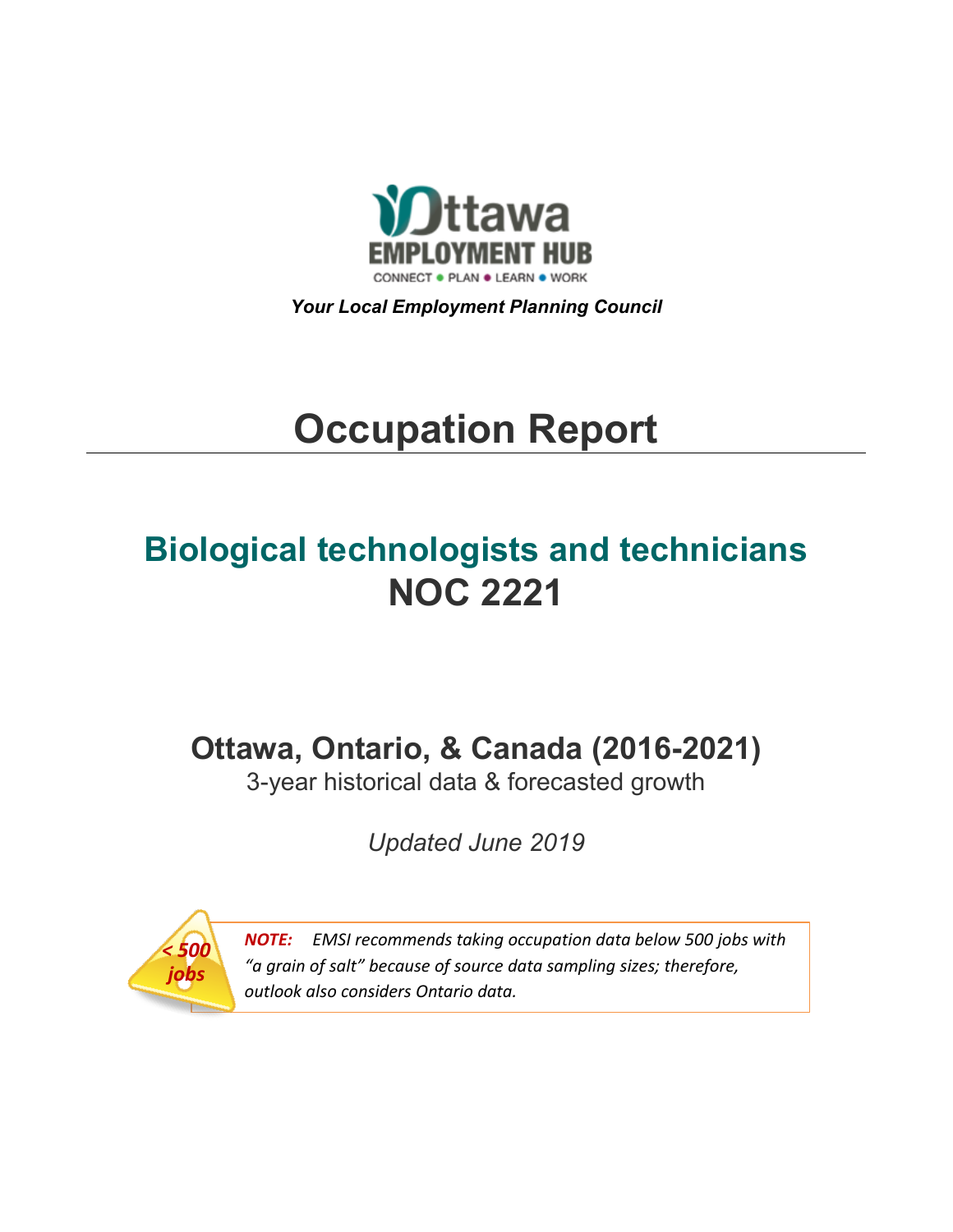

| <b>Biological technologists and technicians</b> | <b>Ottawa Outlook</b> |
|-------------------------------------------------|-----------------------|
|-------------------------------------------------|-----------------------|

| <b>Ottawa Outlook</b> |  |
|-----------------------|--|
|                       |  |

| I |     |
|---|-----|
| r | . . |

 $L$ imited  $\star$  Fair  $\star\star$  Good  $\star\star\star$ 

*Based on past and forecasted growth.*

#### **A Local Snapshot**

- Employment in this occupation **declined in Ottawa from 2016 to 2018** (**13.7%**); it is forecast to **decrease an additional 5.0%** over the next three years.
- **7.8%** were **unemployed in Ottawa in 2016; less than 10** of those in this occupation were **selfemployed**.
- **Median hourly wage** for this occupation was **\$26.46**.
- **58.5%** of the 2018 jobs were in the **Other federal services** industry sector.
- Ottawa has a **slightly higher share of this occupation** than the nation.
- **Provincially**, this occupation showed a decrease from 2016 to 2018 (**8.5%**); it is expected to increase over the next three years (**0.6%**).
- In contrast to Ottawa Employment Hub's forecast ranking for this occupation, *Canada Job Bank* forecasted **fair** employment potential for this occupation in Ottawa from 2018-2020.

#### **Overview**

| <b>Ottawa Jobs (2018)</b>          | 436 (<10 were self-employed) |                        |      |
|------------------------------------|------------------------------|------------------------|------|
| 2016 Ottawa Unemployment Rate      | 7.8%                         | Ontario                | 8.3% |
| Location Quotient to Nation (2018) | 1.06                         |                        |      |
| Change in Jobs (2016 - 2018)       | $-13.7\%$                    | $(2018 - 2021) -5.0\%$ |      |

*NOTE: Location quotient (LQ) is a way of quantifying how concentrated a particular occupation is in a region compared to the nation or province. A quotient of 1.00 means Ottawa has the same share of the occupation as the nation/province. A quotient higher than 1.00 means Ottawa has a greater share, and lower than 1.00 means Ottawa's share is lower than the average.*

#### **OTTAWA | Percentile Earnings** *(not including self-employed)*



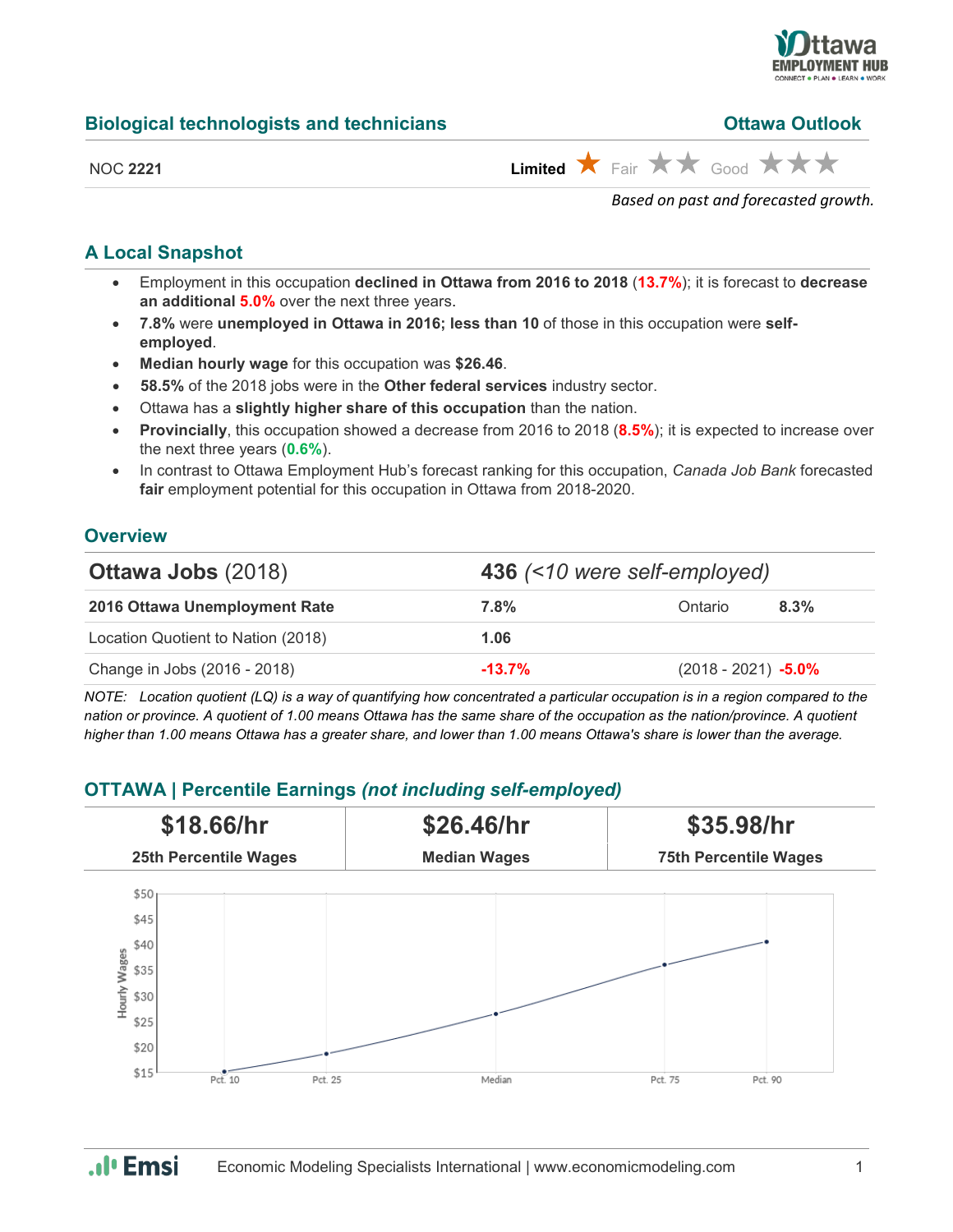

#### **Ottawa | Growth**

| 505         | 414              | -91                | $-18.0\%$            |
|-------------|------------------|--------------------|----------------------|
| $2016$ Jobs | <b>2021 Jobs</b> | Change (2016-2021) | % Change (2016-2021) |

### **Regional Trends**



|           | <b>Region</b> |               | <b>2016 Jobs</b> | 2021 Jobs | Change | % Change |
|-----------|---------------|---------------|------------------|-----------|--------|----------|
| $\bullet$ | Ottawa        |               | 505              | 414       | $-91$  | $-18.0%$ |
| $\bullet$ | Ontario       |               | 3,664            | 3,374     | $-290$ | $-7.9%$  |
| $\bullet$ | Canada        |               | 13,070           | 13,334    | 264    | 2.0%     |
|           |               | <b>Ottawa</b> |                  | Ontario   |        | Canada   |
| 2016 Jobs |               | 505           |                  | 3,664     |        | 13,070   |
| 2017 Jobs |               | 467           |                  | 3,495     |        | 12,988   |
| 2018 Jobs |               | 436           |                  | 3,353     |        | 12,869   |
| 2019 Jobs |               | 426           |                  | 3,352     |        | 13,013   |
| 2020 Jobs |               | 420           |                  | 3,362     |        | 13,176   |
| 2021 Jobs |               | 414           |                  | 3,374     |        | 13,334   |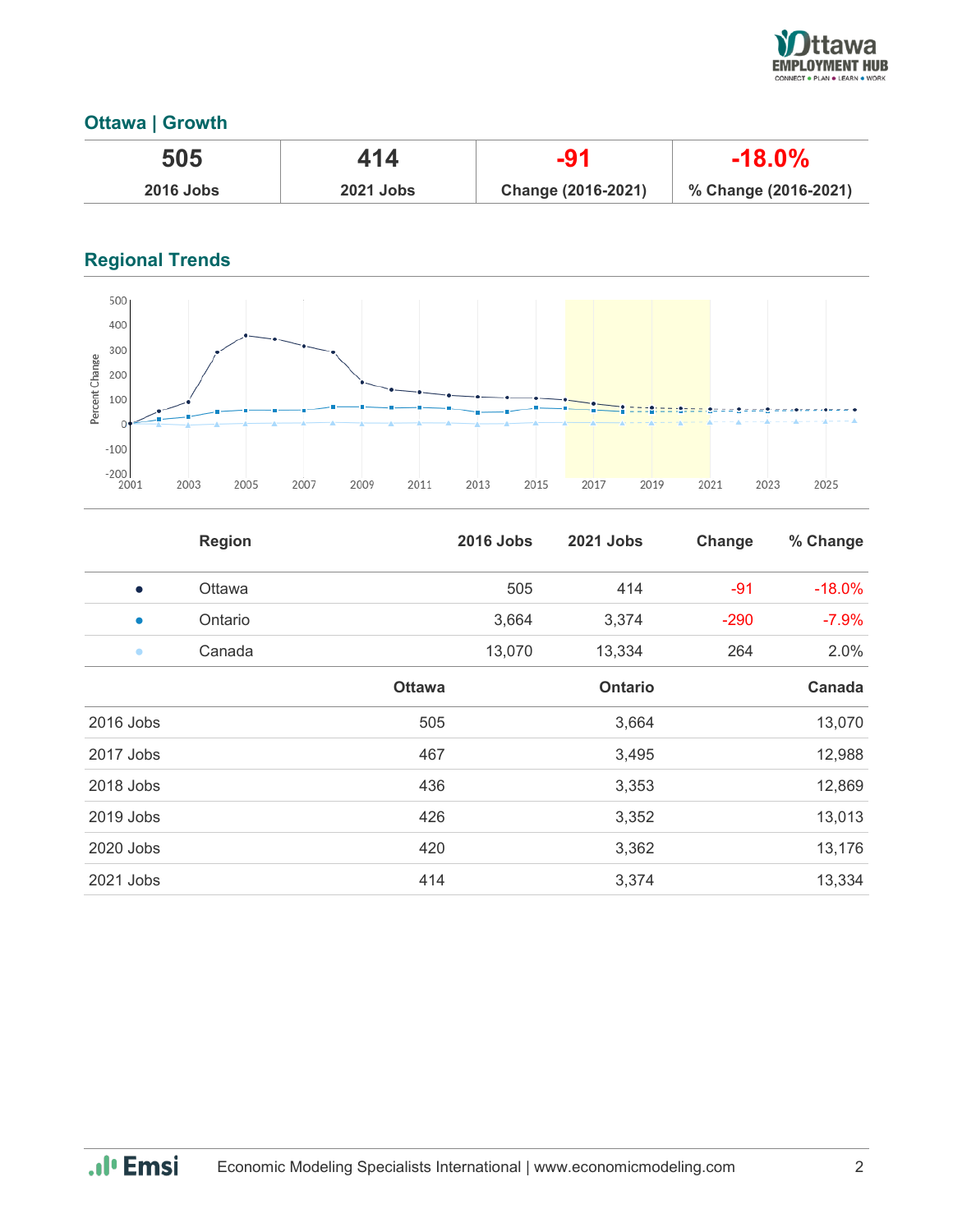

#### **Ottawa | Industries Employing this Occupation**

| <b>Industry</b>                                          | Occupation<br>Jobs in<br><b>Industry</b><br>(2018) | $%$ of<br><b>Occupation</b><br>in Industry<br>(2018) | % of Total<br>Jobs in<br><b>Industry</b><br>(2018) |
|----------------------------------------------------------|----------------------------------------------------|------------------------------------------------------|----------------------------------------------------|
| Other federal services (9112-9119)                       | 255                                                | 58.5%                                                | 0.3%                                               |
| Scientific research and development services             | 73                                                 | 16.7%                                                | 1.2%                                               |
| Universities                                             | 19                                                 | $4.4\%$                                              | $0.1\%$                                            |
| Management, scientific and technical consulting services | 13                                                 | 3.0%                                                 | 0.2%                                               |
| Architectural, engineering and related services          | 10                                                 | $2.2\%$                                              | $0.1\%$                                            |

*NOTE: Inverse staffing patterns provides a table of percentages that shows how regional occupations are divided up among regional industries. For example, an inverse staffing pattern for registered nurses may show that 70% of RNs are employed by hospitals, 10% by local government (i.e., public schools), 10% by nursing homes, and 10% by offices of physicians.*

#### **Educational programs and completions in Ottawa** *(public institutions only***)**

| 12<br>Programs (2016) |                                                        | 884                       |  |
|-----------------------|--------------------------------------------------------|---------------------------|--|
|                       |                                                        | <b>Completions (2016)</b> |  |
| <b>CIP Code</b>       | Program                                                | <b>Completions (2016)</b> |  |
| 26.01                 | Biology, general                                       | 467                       |  |
| 26.15                 | Neurobiology and neurosciences                         | 117                       |  |
| 30.01                 | Biological and physical sciences                       |                           |  |
| 14.05                 | Bioengineering and biomedical engineering              |                           |  |
| 41.01                 | Biology technician/biotechnology laboratory technician |                           |  |

*NOTE: EMSI Analyst uses Statistics Canada's PSIS data to compile completions for postsecondary programs offered in Canada, classified by the 2016 CIP codes. 2016 data includes those who graduated in spring 2017.*

#### **Job Postings by Month**

.**.**. Emsi



*NOTE: Based on newly published job postings first found between January 01, 2018 and December 31, 2018 AND location is Ottawa Census Sub-division, Vicinity Jobs.*